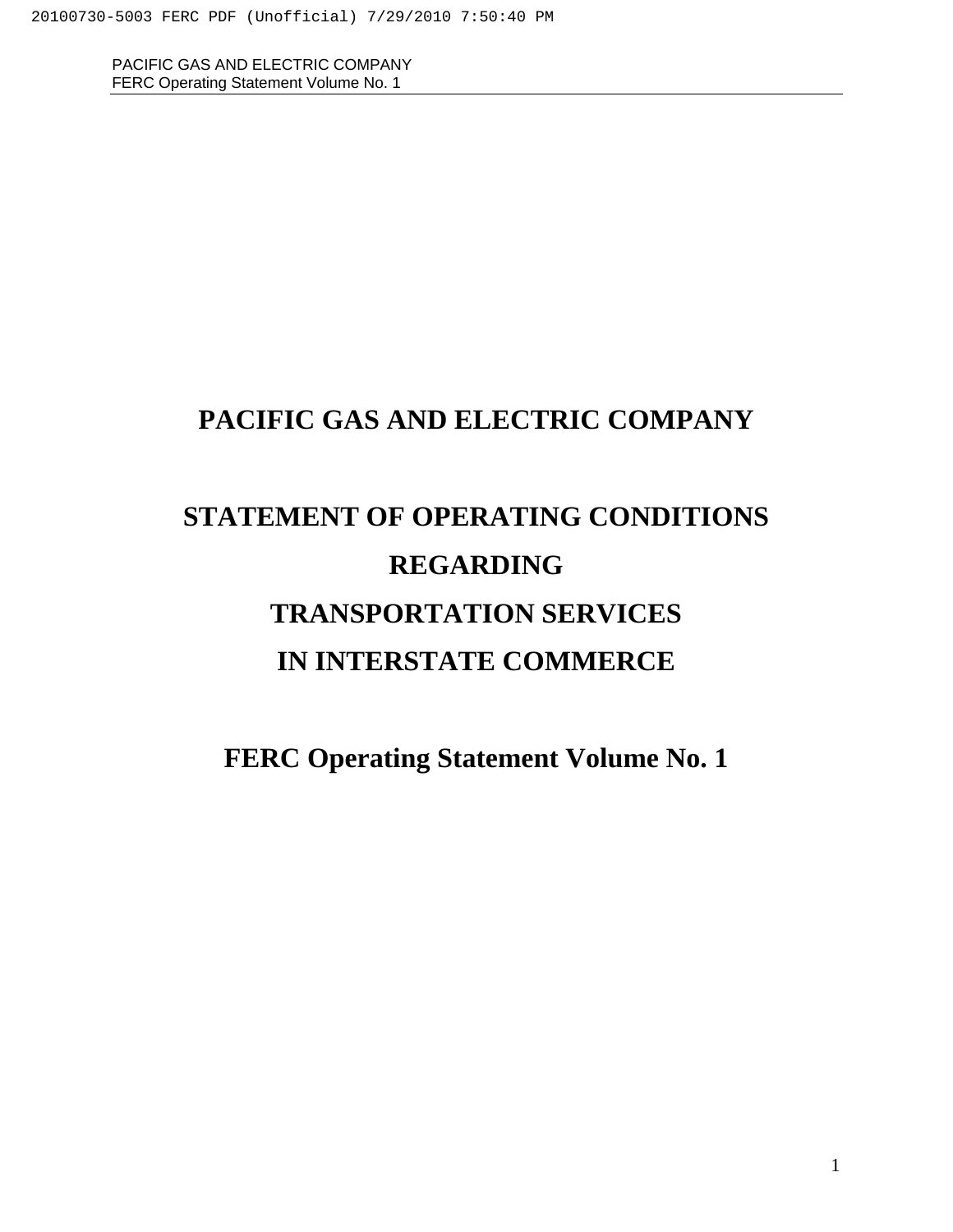# **TABLE OF CONTENTS**

INTRODUCTORY STATEMENT

SECTION 1 DEFINITION OF TERMS

SECTION 2 SERVICES

SECTION 3 TRANSPORTATION OF NATURAL GAS

SECTION 4 CREDITWORTHINESS AND PAYMENT TERMS

APPENDIX A RATES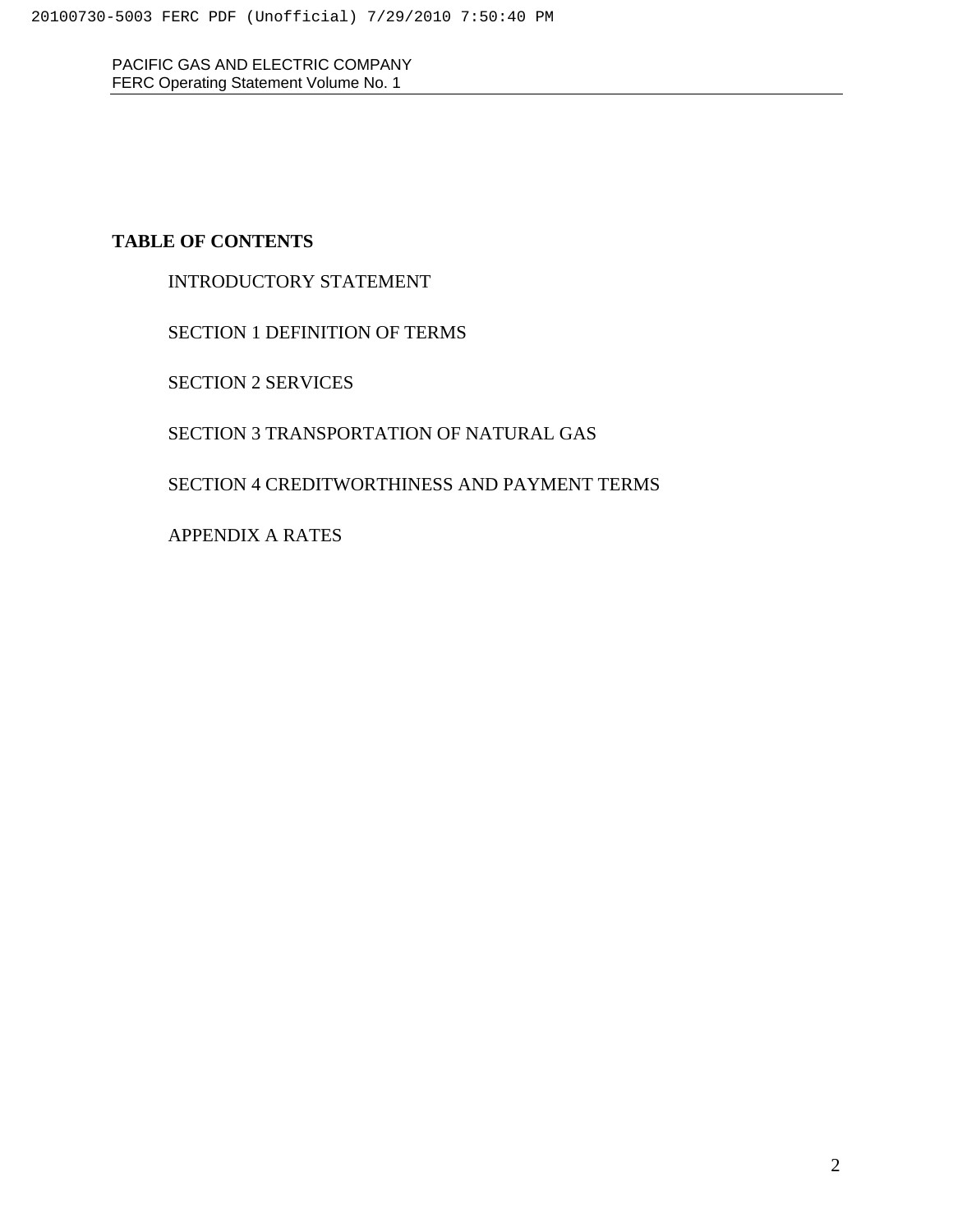#### **INTRODUCTORY STATEMENT**

This Statement of Operating Conditions (Operating Statement) describes how Pacific Gas and Electric Company (PG&E), a Hinshaw pipeline that transports and distributes natural gas in northern and central California, shall provide certain interstate transportation services described below pursuant to Section 284.224 of the regulations of the Federal Energy Regulatory Commission (FERC or Commission), 18 C.F.R. § 284.224. Pursuant to its limited jurisdiction blanket certificate issued by FERC, PG&E provides nondiscriminatory, open-access transportation in California between interconnecting interstate pipelines. PG&E's blanket rates for firm and interruptible transportation services are the rates established by the Public Utilities Commission of the State of California (CPUC) for comparable intrastate services. The rates, terms and conditions for these services can be found at [http://www.pge.com/tariffs.](http://www.pge.com/tariffs) PG&E's rates for parking and lending services as approved by FERC are shown in Appendix A.

# **SECTION 1 DEFINITION OF TERMS**

Except where another meaning is expressly stated, the following terms shall be construed to have the following meanings:

- 1.1 BRITISH THERMAL UNIT (Btu): The standard unit for measuring a quantity of thermal energy. One Btu equals the amount of thermal energy required to raise the temperature of one pound of water one degree Fahrenheit and is exactly defined as equal to 1,055.05585262 joule, rounded to 1,0555.056 joule. (A joule is equal to one wattsecond.)
- 1.2 CUBIC FOOT OF GAS: The quantity of gas that, at a temperature of sixty (60) degrees Fahrenheit and a pressure of 14.73 pounds per square inch absolute, occupies one cubic foot.
- 1.3 MCF: 1,000 cubic feet of gas.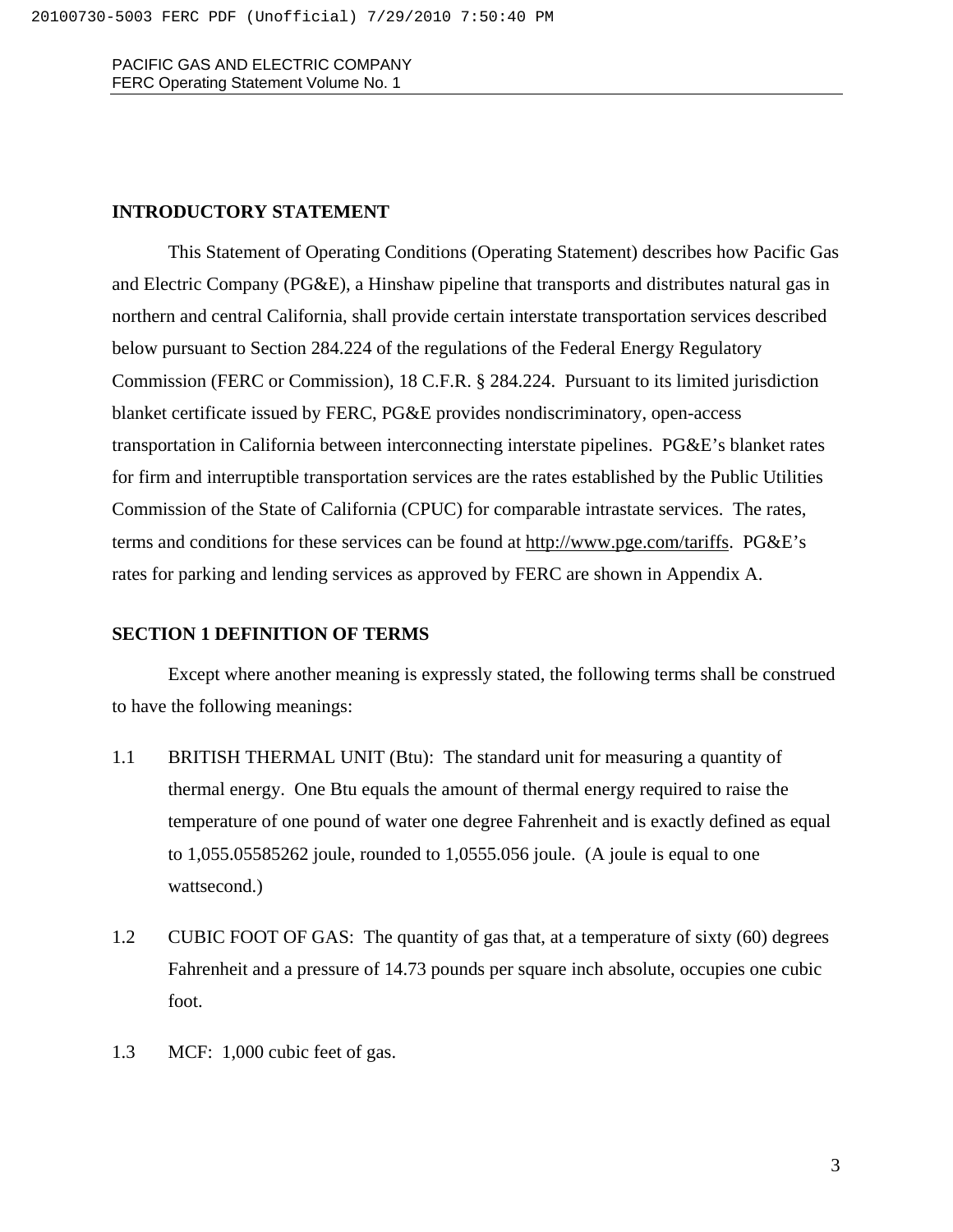- 1.4 DECATHERM (Dth) (Also DEKATHERM): A unit of energy equal to ten therms, or one million Btu.
- 1.5 SILVERADO, REDWOOD, BAJA and MISSION: Transportation paths as used by PG&E in its state regulated transportation business.
- 1.6 CPUC: The Public Utilities Commission of the State of California.
- 1.7 GTSA: Gas Transportation Service Agreement, an agreement and exhibits thereto for use by between PG&E and the customer governing terms and conditions of transportation service, including parking and lending. Such agreement is on file with the CPUC.

# **SECTION 2 SERVICES**

Subject to PG&E having available capacity and the customer meeting the eligibility requirements set forth in this Operating Statement, PG&E shall offer Firm Transportation, Interruptible Transportation and Parking and Lending Service to customers on a nondiscriminatory basis.

#### **SECTION 3 TRANSPORTATION OF NATURAL GAS**

This Section describes the general terms and conditions that apply whenever PG&E transports Customer-owned gas over its system. Customers who wish to transport gas must sign a GTSA.

#### A. GENERAL

- 1. NATURE OF SERVICE: Customers will deliver to PG&E quantities of gas, and PG&E will deliver equivalent quantities of gas adjusted for In-Kind Shrinkage Allowance, on a Btu-for-Btu basis, to the Customer's Delivery Point.
- 2. GAS SPECIFICATIONS: Unless otherwise agreed to by both parties, the gas delivered to PG&E must meet the quality specifications detailed below in Section 3C, QUALITY OF GAS.. The minimum and maximum heating value and the pressure of the gas must be such that the gas can be integrated into PG&E's system at the Receipt Point(s).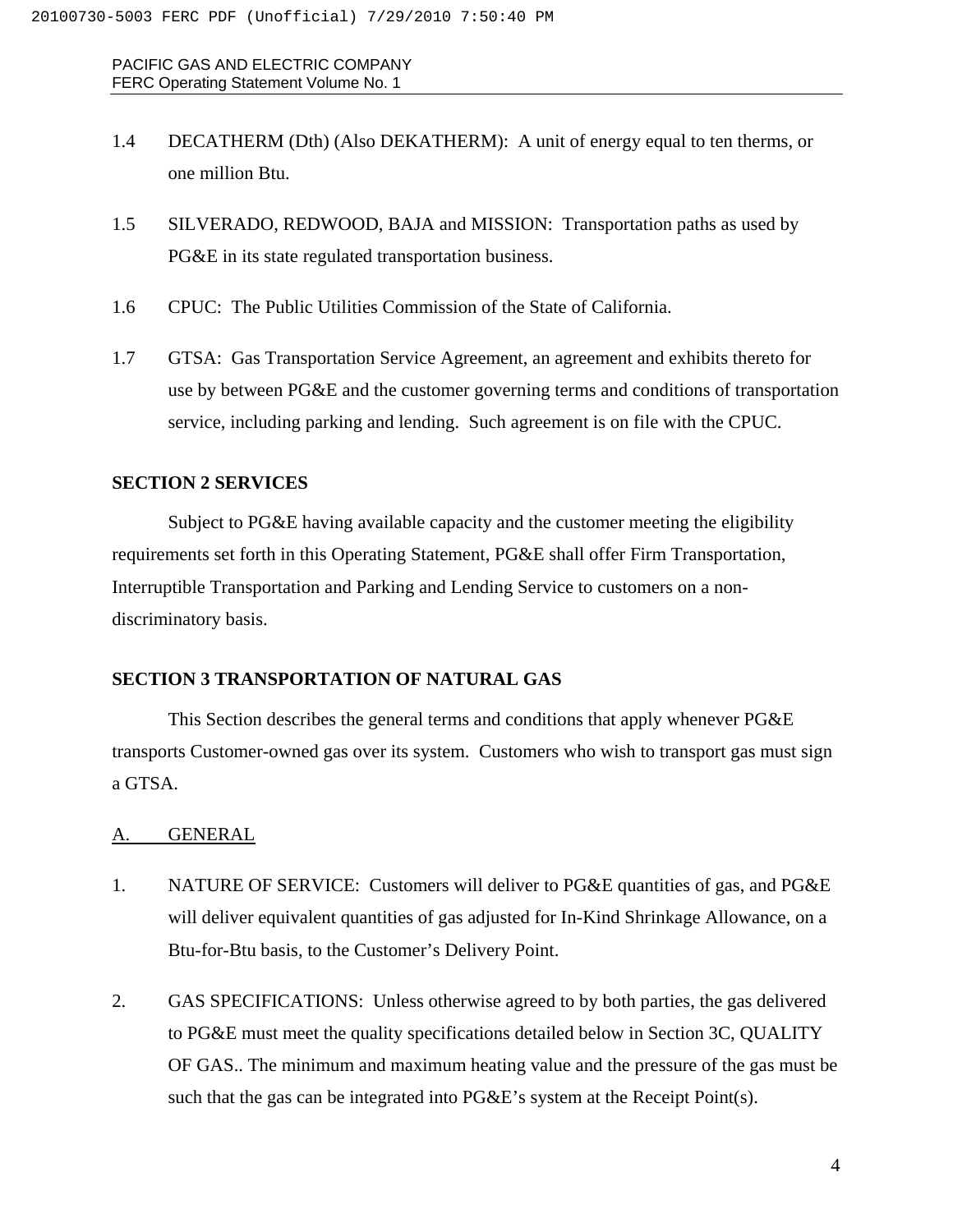#### B. QUANTITIES OF GAS

- 1. IN-KIND SHRINKAGE ALLOWANCE: The in-kind shrinkage quantities represent the unaccounted-for gas and the utility fuel use attributable to the volume of natural gas received by PG&E for transmission service. PG&E may adjust shrinkage annually, or as necessary, as approved by the CPUC. No shrinkage is assessed for parking and lending transactions.
	- a. Transmission Shrinkage A Customer transporting gas over PG&E's Transmission System shall deliver each day at the Receipt Point to PG&E an additional in-kind quantity of natural gas supply equal to a percent of total volume of natural gas to be delivered at the Receipt Point. Thus, the quantity to be nominated at the Receipt Point equals the quantity desired at the Delivery Point divided by (1 - *x*) where *x* is the decimal equivalent of the Transmission System In-Kind Shrinkage Allowance percentage, based on the transmission path utilized as approved by the CPUC

Provided, however, that PG&E and the Customer shall not be prohibited, where shrinkage requirements support a different shrinkage allowance, from mutually agreeing to a different shrinkage allowance for transportation over PG&E's Transmission System.

2. TRANSPORTATION QUANTITIES: PG&E shall not be obligated to agree to a Maximum Daily Quantity (MDQ), as specified in the GTSA, for any Customer, in the aggregate, that exceeds the amount of available capacity to provide service to the Customer, as determined by PG&E.

# 3. NOMINATIONS:

a. General - The Customer shall be responsible for submitting gas service nominations to PG&E no later than the deadlines specified below. Nominations shall be made by electronic means acceptable to PG&E or by other means mutually agreeable to PG&E and the Customer. The Customer shall sign an Electronic Commerce System (ECS) User Agreement (Form 79-982) prior to using PG&E's Electronic Commerce System.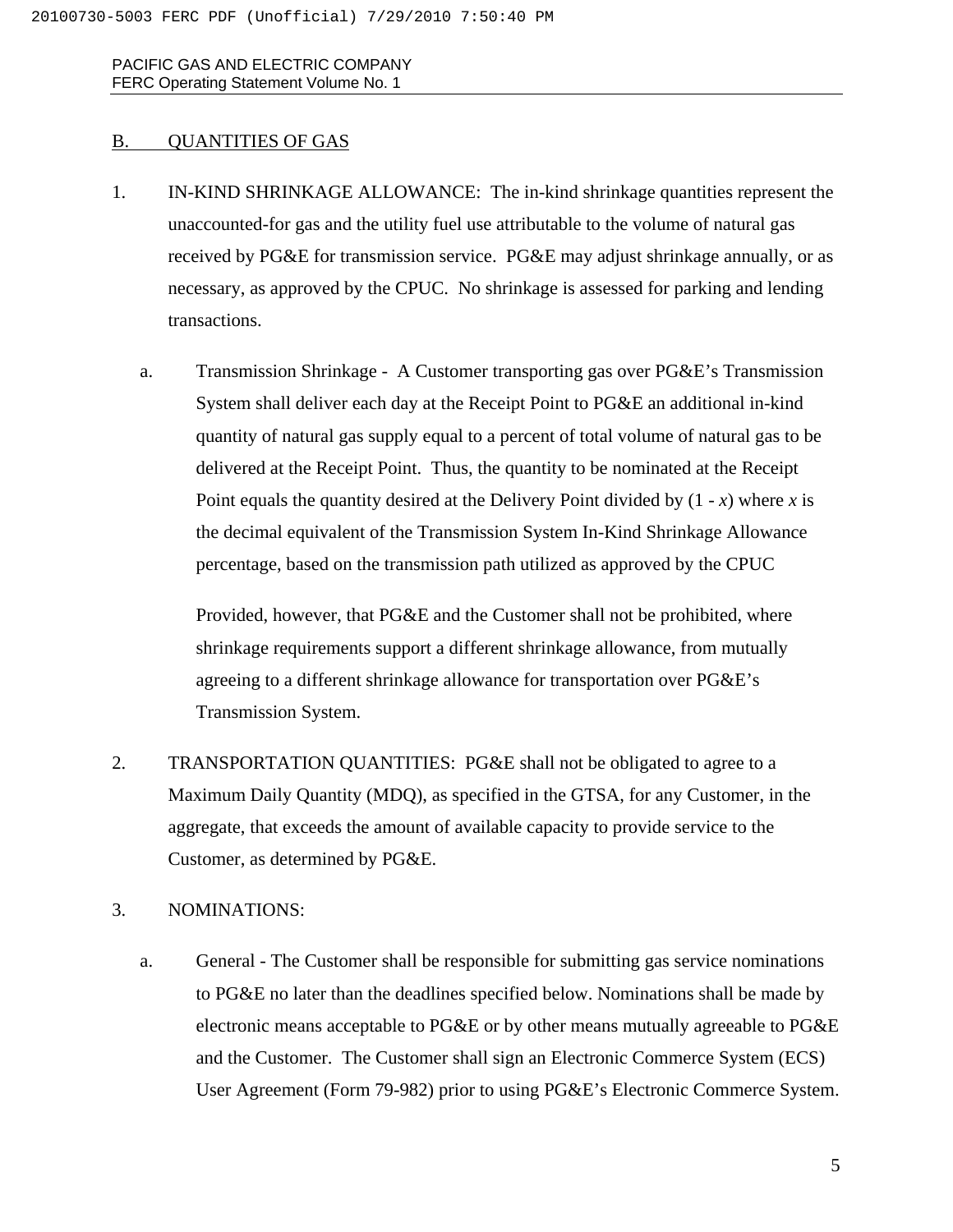> Currently, there is no charge for using the ECS; however, PG&E reserves the right to initiate or modify fees for the use of the ECS, subject to CPUC approval. PG&E may reject any nomination not conforming to the requirements in this Operating Statement or in the GTSA.

> Each nomination shall include all information required by PG&E's normal nomination procedures. Nominations received by PG&E will be subject to the conditions specified in the GTSA. Confirmation of nominations will be subject to operational constraints in accordance with CPUC approved Gas Rule 14. Nominations for Firm Service (Firm Nominations) may be given scheduling priority over nominations for Interruptible Service (Interruptible Nominations) confirmed and scheduled in a previous nomination cycle, in accordance with Rule 14. This may result in a reduction of previously confirmed and scheduled Interruptible volumes. "Bumping" is the process in the second and third nomination cycles (Evening and Intraday 1) where a Firm Nomination can supersede an Interruptible Nomination confirmed and scheduled in a previous nomination cycle. Bumping is not part of the confirmation and scheduling process in the fourth (Intraday 2) cycle. Interruptible Nominations are scheduled by price in each nomination cycle.

The Customer shall be responsible for making all corresponding upstream and/or downstream nomination arrangements with the interconnecting pipeline(s) and/or operator(s).

- b. Changes in Flow-day Quantities PG&E will schedule nominations subject to receiving notification of confirmation from the upstream and/or downstream pipeline(s) and/or operator(s), and subject to the following two conditions.
	- 1) Decreases Decreases in Intra-day nominations shall be limited to no less than the Elapsed Prorated Quantity that theoretically would have flowed up to the effective time of the intra-day nomination being confirmed, based on a cumulative uniform hourly quantity for each nomination period affected. This condition applies at the individual nomination level.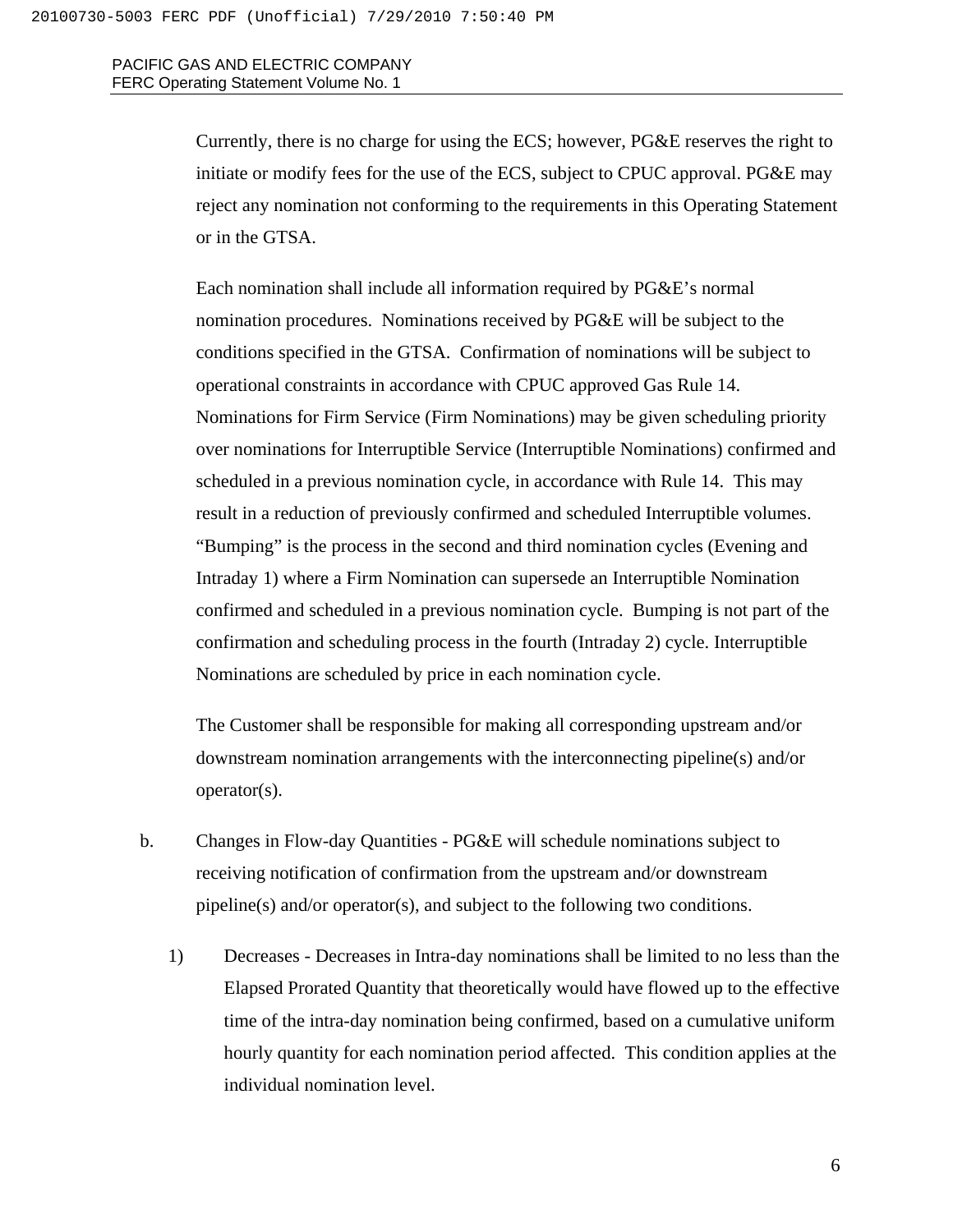- 2) Increases Increases in Intra-day nominations shall be limited to no more than the Remaining Prorated Quantity that theoretically could flow from the effective time of the intra-day nomination being confirmed, for the time remaining in the gas day based on a cumulative uniform hourly quantity for each nomination period affected. This condition applies to the aggregate of all nominations at a receipt point.
- c. Timing All times referred to in the Operating Statement are in Pacific Clock Time. The gas day will be from 7 a.m. to 7 a.m.
- d. Nomination Cycles PG&E will accept and process four types of nominations for a given gas day: Timely, Evening, Intraday 1, and Intraday 2:
	- 1) A "Timely Nomination" is a nomination received by PG&E no later than 9:30 a.m. one day prior to the gas day for which the Customer requests service.
	- 2) An "Evening Nomination" is a nomination received after 9:30 a.m. and no later than 4:00 p.m. one day prior to the gas day for which the Customer requests service.
	- 3) An "Intraday 1 Nomination" is a nomination received after 4:00 p.m. one day prior to the gas day for which the Customer requests service and no later than 8:00 a.m. on the gas day for which service is requested.
	- 4) An "Intraday 2 Nomination" is a nomination received after 8:00 a.m. and no later than 3:00 p.m. on the gas day for which service is requested by the Customer.

Further details relevant to each nomination cycle are described in PG&E's CPUC approved Gas Rule 21.

# 4. IMBALANCES IN DELIVERIES:

a. On any given day the Customer shall bring in a quantity of Customer-Owned Gas, adjusted for In-Kind Shrinkage Allowance, to be delivered to the Customer,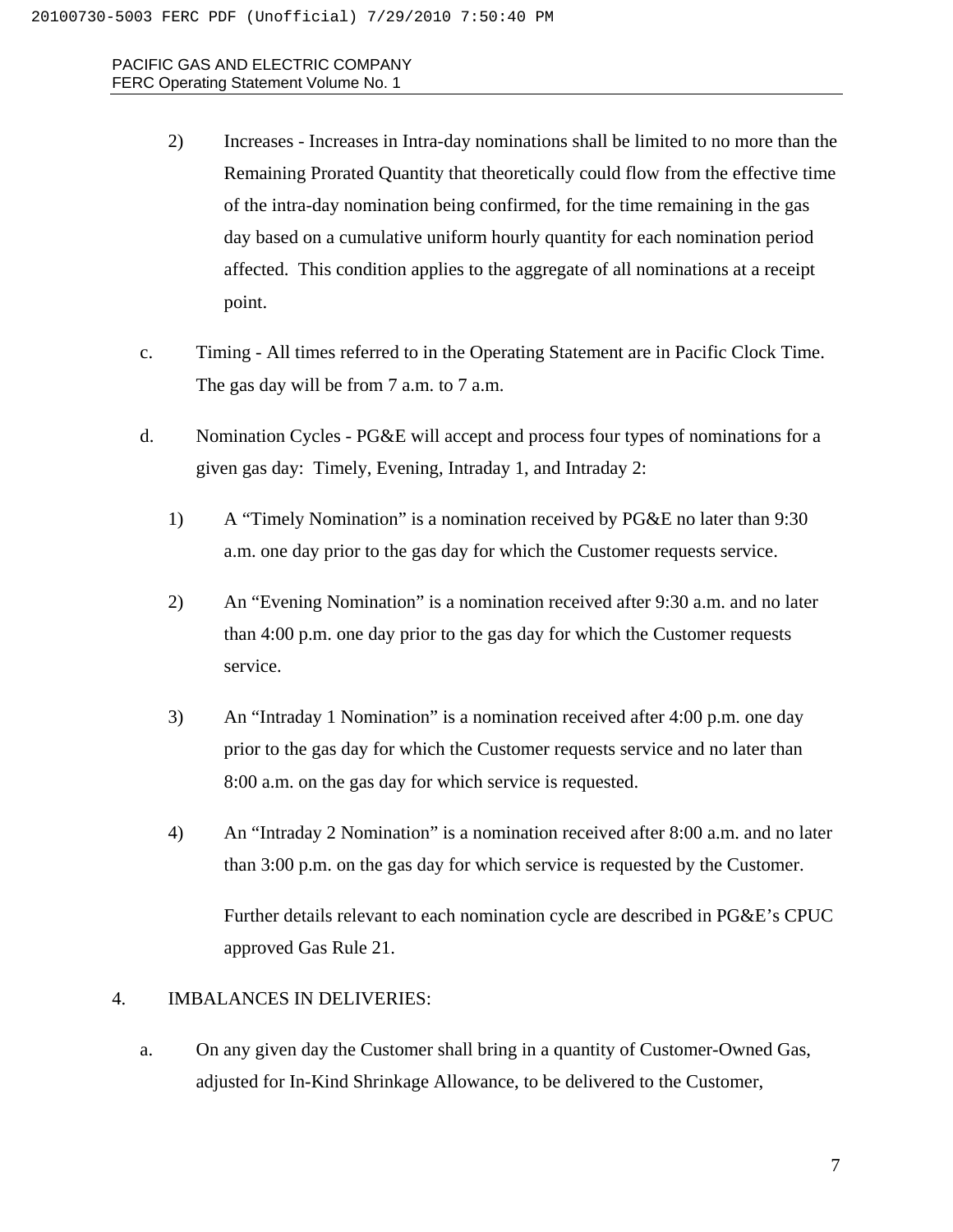> approximately equal to the quantity of gas received by PG&E for transportation to the Customer that day.

Any day-to-day imbalance will be handled and resolved through CPUC approved Schedule G-BAL.

- b. Procedures for balancing the Customer's account when PG&E receives Customer-Owned Gas for transportation but, because of constraints or diversions, does not deliver it to the Customer, are covered in CPUC approved Gas Rule 14.
- c. A transmission Customer's Imbalance, defined in Schedule G-BAL, refers to a difference between a Customer's final scheduled quantity and the quantity of gas actually delivered.

#### C. QUALITY OF GAS

Gas delivered to PG&E for transportation to the Delivery Point(s) shall meet the gas quality specifications stated in the service agreement between the delivering pipeline company and PG&E. If no gas-quality specifications agreement exists between the delivering pipeline company and PG&E for the Receipt Point(s), or if the natural gas is not delivered by a pipeline, the gas received by PG&E shall meet the following specifications:

- 1. Carbon dioxide: The gas shall contain no more than one percent by volume of carbon dioxide.
- 2. Oxygen: The gas shall contain no more than 0.1 percent by volume of oxygen.
- 3. Hydrogen sulfide: The gas shall contain no more than 0.25 grains of hydrogen sulfide, measured as hydrogen sulfide, per one hundred standard cubic feet (4 parts per million (ppm)).
- 4. Mercaptan sulfur: The gas shall contain no more than 0.5 grains of mercaptan sulfur, measured as sulfur, per one hundred standard cubic feet (8 ppm).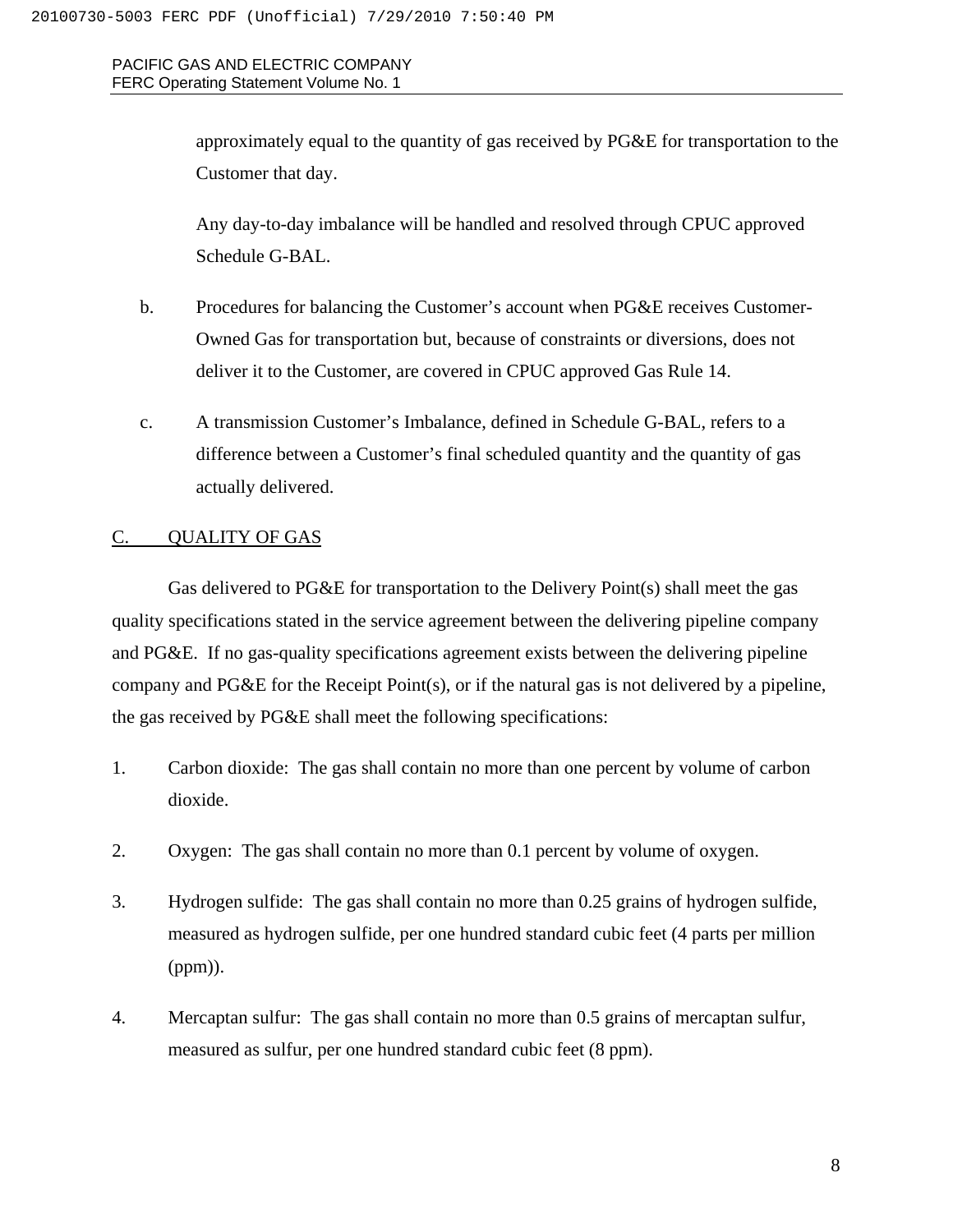- 5. Total sulfur: The gas shall contain no more than one grain of total sulfur, measured as sulfur, per one hundred standard cubic feet (17 ppm).
- 6. Water vapor: The gas shall contain no more than seven pounds of water vapor per million standard cubic feet at 800 pounds per square inch gauge (psig) or less; dew point of 20° Fahrenheit (F) if gas is supplied at over 800 psig.
- 7. Hydrocarbon dewpoint: The gas shall have a hydrocarbon dewpoint of 45°F or less for gas delivered at 800 psig or below, but measured at 400 psig; or 20°F for gas delivered at above 800 psig, also measured at 400 psig.
- 8. Liquids: The gas shall contain no liquids at, or immediately downstream of, the Receipt Point(s).
- 9. Merchantibility: The gas shall not contain dust, sand, dirt, gums, oils, or other substances in an amount sufficient to be injurious to PG&E facilities or which shall cause the gas to be unmarketable.
- 10. Temperature: The gas shall not be delivered at less than 60 degrees Fahrenheit or more than 100 degrees Fahrenheit.
- 11. Gas interchangeability: The gas shall be interchangeable with the gas in the receiving pipeline. Interchangeability shall be determined in accordance with the methods and limits presented in Bulletin 36 of the American Gas Association.
- 12. Heating value: The gas shall have a heating value that is consistent with the standards established by PG&E for each Receipt Point.
- 13. Biogas: Biogas refers to a gas made from anaerobic digestion of agricultural and/or animal waste. The gas is primarily a mixture of methane and carbon dioxide. Biogas must be free from bacteria, pathogens and any other substances injurious to utility facilities or that would cause the gas to be unmarketable and it shall conform to all gas quality specifications identified in this Operating Statement.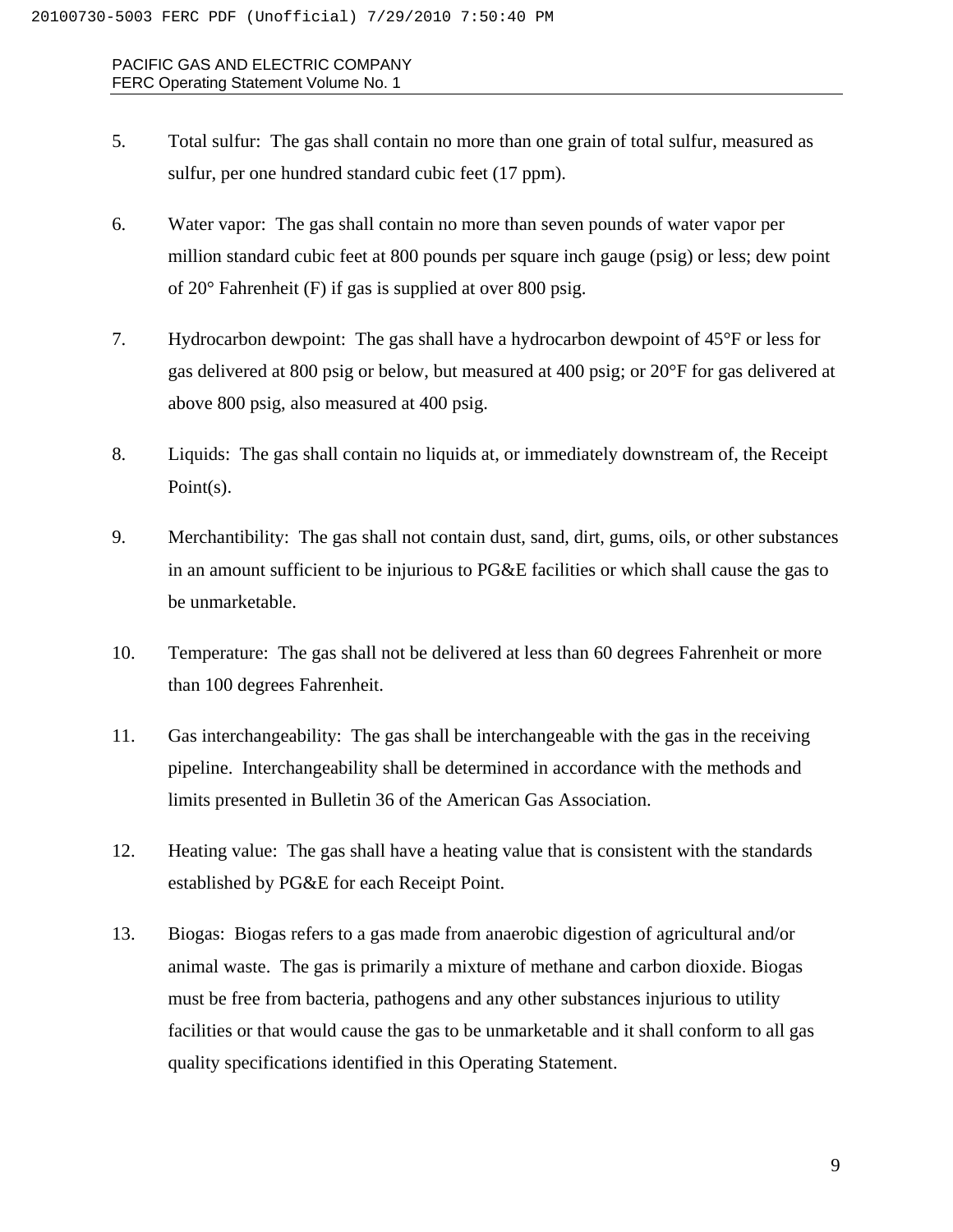14. Landfill Gas: Gas from landfills will not be accepted or transported under this Operating Statement.

# D. ACCOUNTING AND BILLING

- 1. DESIGNATION OF QUANTITIES DELIVERED FOR TRANSPORTATION: PG&E may be receiving gas from various sources at the Receipt Point(s). Gas entering the PG&E system shall be measured by either PG&E or a third party designated by PG&E as its agent. Where such third party acts as PG&E's measuring agent, the Customer shall accept as correct the agent's determination of the quantity of gas (in Mcf and Decatherms) it has delivered to PG&E for the Customer's account subject to the limitations of Rule 14. Where gas is measured by PG&E, the Customer shall accept as correct PG&E's measurement of the gas received.
- 2. BILLING: As discussed in Section 4C, BILLING AND PAYMENT TERMS, below, each month, PG&E shall send the Customer a bill. The bill will show the quantities of gas adjusted for In-Kind Shrinkage Allowance, delivered to PG&E for the Customer's account at each Delivery Point for the billing month. PG&E may use estimated quantities in the bill, and the Customer shall be obligated to pay the estimated bill as presented; PG&E will then make any necessary adjustments in the subsequent months' billings.

Billing disputes are addressed in CPUC approved Gas Rule 10.

3. BOOKS AND RECORDS: PG&E and the Customer shall keep accounting records and books in accordance with generally accepted accounting principles and practices in the industry. PG&E and the Customer shall have the right to examine those books and accounting records of the other.

Any examination will be at the examining party's expense, must be conducted at a reasonable time, and must be confined to the extent necessary to verify the accuracy of any statement, charge, or computation or any demand made under or as a result of transporting Customer-Owned Gas.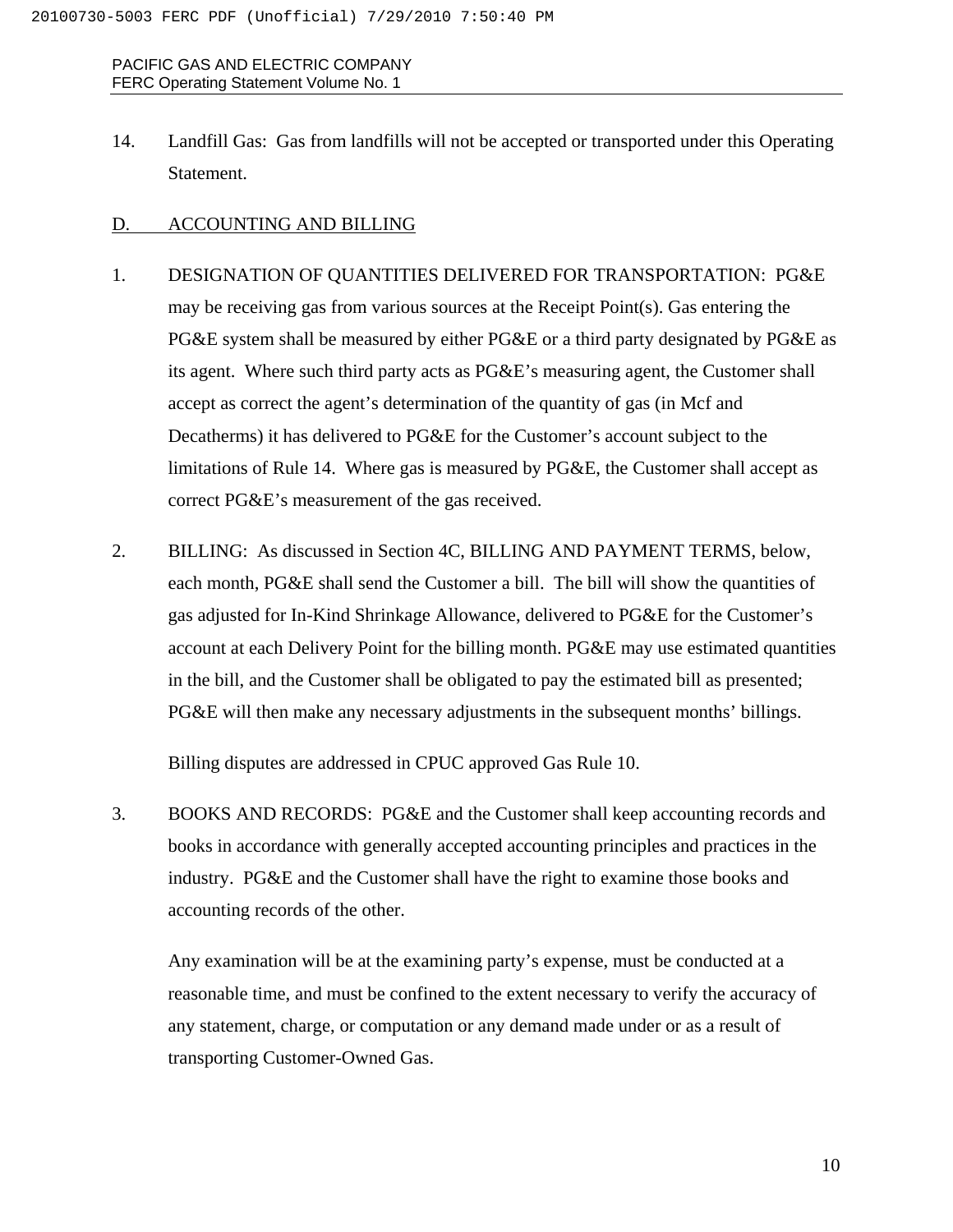# E. ADDITIONAL FACILITIES

Transportation of Customer-Owned Gas does not obligate PG&E to construct any additional facilities (including measuring facilities) or to modify any existing facilities to provide for receipt of Customer-Owned natural gas into the PG&E system. Customer shall have a separate agreement covering any new facilities or necessary modifications for either receipt or delivery of Customer-Owned Gas.

#### F. POSSESSION OF GAS

For Customer-Owned Gas, the Customer shall be deemed to be in control and possession of the gas until the gas is delivered to  $PG\&E$  at the Receipt Point(s). The Customer shall be deemed to regain control and possession of the gas upon delivery from PG&E to or on behalf of the Customer.

#### G. INDEMNIFICATION

The Customer shall indemnify and hold harmless PG&E, its officers, agents and employees against all loss, damage, expense, and liability, resulting from injury to or death of any person, including but not limited to employees of PG&E, Customer or any third party, or for loss, destruction, damage to property, including but not limited to property of PG&E, Customer, or any third party, arising out of or in any way connected with the transportation of customerowned gas, however caused, except to the extent caused by the active negligence or willful misconduct of PG&E, its officers, agents and employees. The Customer shall on PG&E's request, defend any suit asserting a claim covered by this indemnity. The indemnifying party shall pay all costs that may be incurred by the other party in enforcing this indemnity, including all reasonable attorney's fees.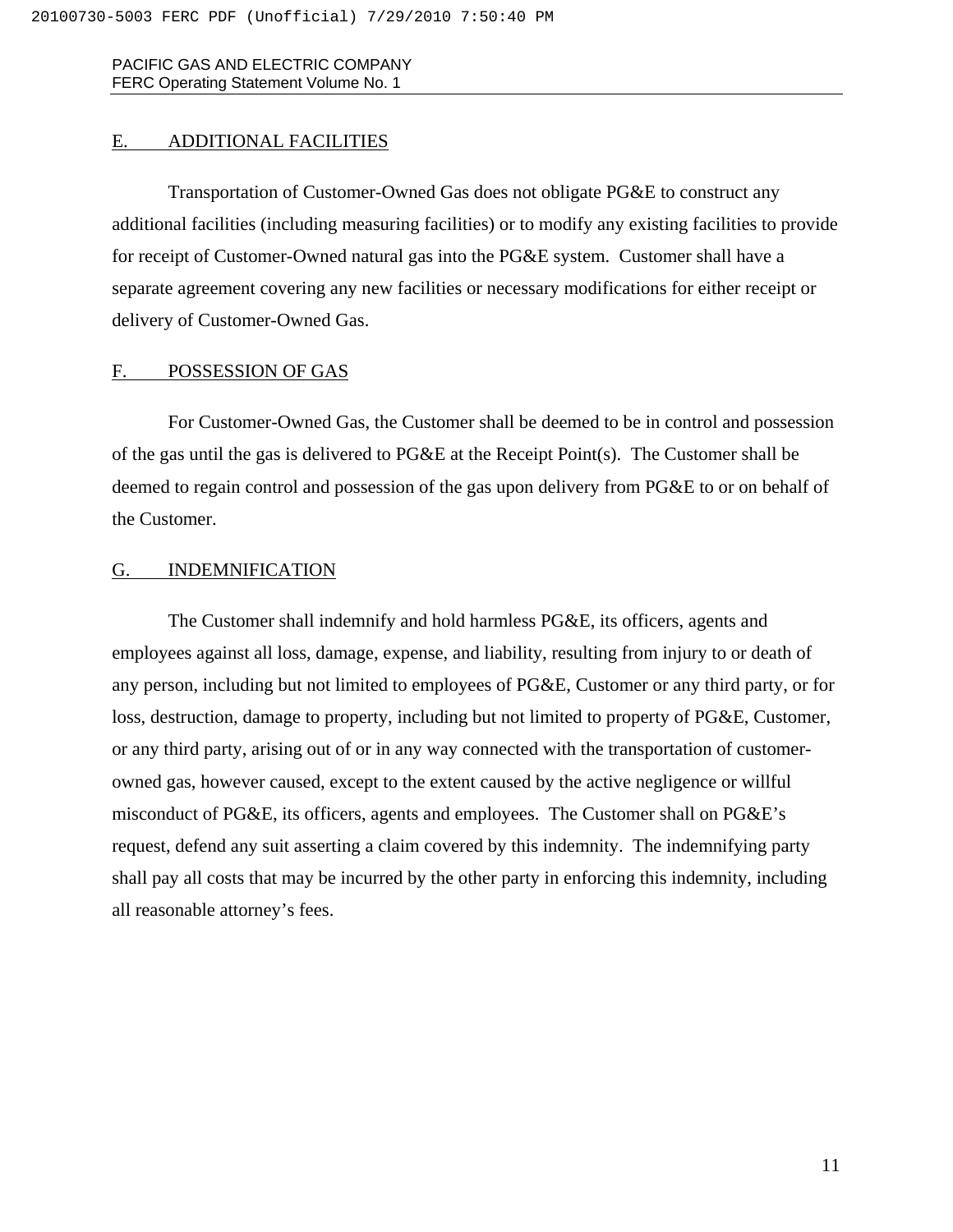# **SECTION 4 CREDITWORTHINESS AND PAYMENT TERMS**

### A. GENERAL

This Section applies to Customers who purchase or receive gas products and services from PG&E including transmission and parking/lending services pursuant to PG&E's gas rate schedules and agreements. Customers must meet the credit requirements set forth herein on a continuing basis in order to be eligible to receive such products and services. To receive gas products and services from PG&E, a Customer must either establish an unsecured credit line or provide security to PG&E sufficient to meet PG&E's total financial exposure, based on all products and services for which a Customer has contracted with PG&E. The amount of credit established for, or security required of a Customer is a function of that Customer's creditworthiness. PG&E will apply credit evaluation criteria and make decisions on a nondiscriminatory basis, subject, however, to the reasonable exercise of decisionmaking. PG&E may, from time to time, modify the creditworthiness requirements applicable to a Customer based on changes in that Customer's service requirements and/or overall financial condition. A Customer requesting gas products and services must demonstrate creditworthiness before PG&E will execute a Gas Transmission Service Agreement (GTSA) (Form No. 79-866) or exhibits to the GTSA. Criteria for establishing creditworthiness are shown below. Failure to meet the credit standards on a continuous basis shall constitute an event of default.

#### B. ESTABLISHMENT OF CREDIT

- 1. APPLICATION FOR CREDIT: Each Customer shall complete, execute, and submit a California Gas Transmission Credit Application (Form No. 79-868). The following financial information must be provided to PG&E in order for PG&E to evaluate a Customer's creditworthiness.
	- a. Customer's most recent annual report.
	- b. Customer's most recent U.S. Securities and Exchange Commission (SEC) Form 10- K, or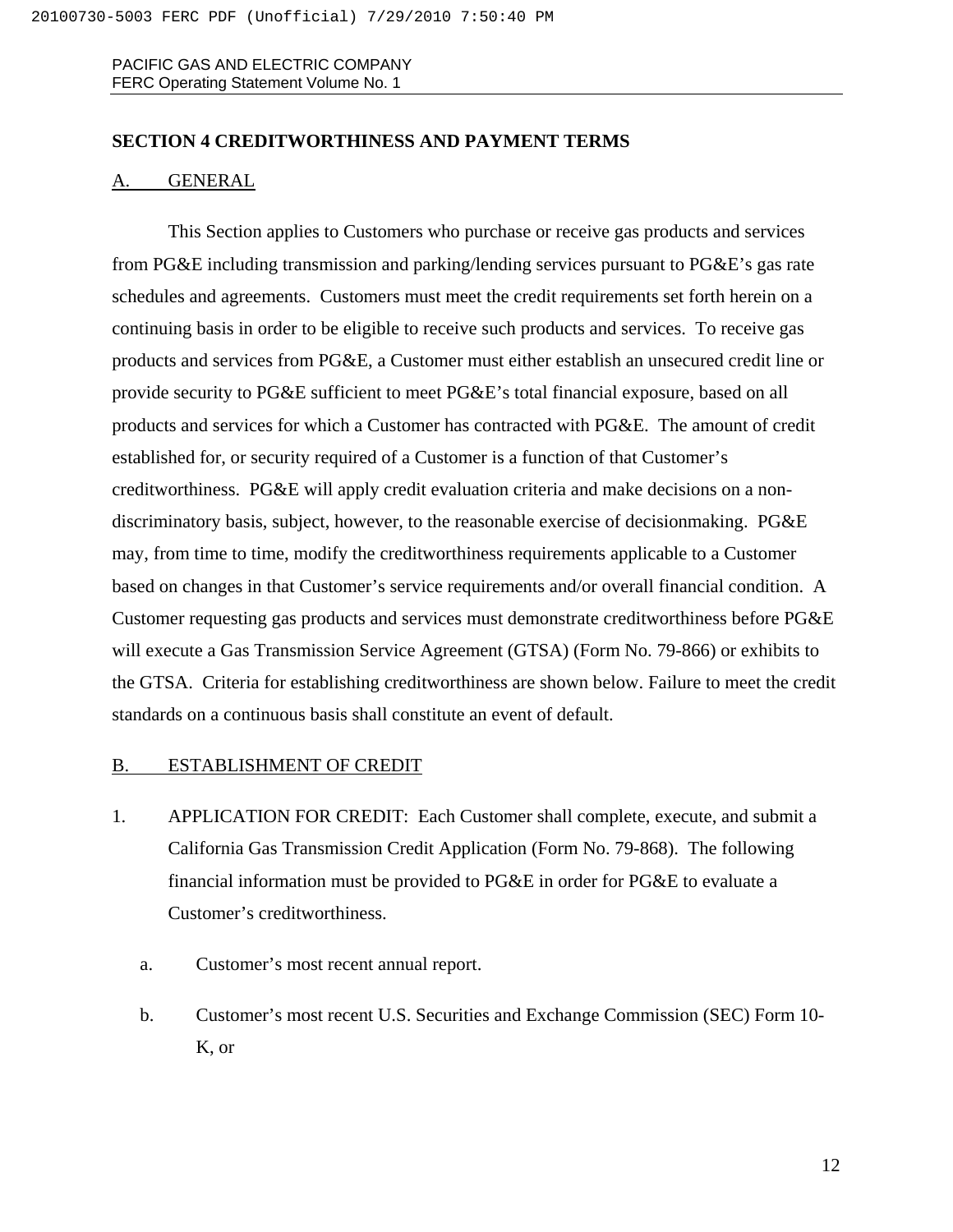- 1) If SEC Form 10-K is not available, substitute audited annual financial information (including a balance sheet, income statement, notes to the financial statements and cash flow statement).
- 2) If audited statements are unavailable, substitute unaudited annual financial information (including a balance sheet, income statement, and cash flow statement) accompanied by an attestation by Customer's Chief Financial Officer that the information is true, correct and a fair representation of Customer's current and foreseeable future financial condition.
- c. Customer's most recent quarterly SEC Form 10-Q and/or quarterly financial statements.
- d. A complete list of Customer's corporate affiliates, parent companies and subsidiaries.
- e. Other Customer financial information as may be required by PG&E.

PG&E will use the information above to determine a Customer's maximum credit line, either secured or unsecured. A creditworthiness evaluation may be conducted by an outside credit analysis agency, to be determined by PG&E, with final credit approval granted by PG&E. Credit reports will remain strictly confidential between the credit analysis agency and PG&E.

- 2. CONTINUATION OF CREDITWORTHINESS: To assure the continued validity of an established credit line, a Customer shall submit complete financial statements satisfactory to PG&E at least annually and, upon PG&E's request, more frequently. If (a) PG&E determines, in its sole judgment, that a Customer has experienced a material financial change that has affected or could adversely affect that Customer's creditworthiness, or (b) a Customer does not provide financial information as requested by PG&E, or (c) a Customer fails, for whatever reason, to provide additional credit support in a form acceptable to PG&E upon PG&E's request, then PG&E may terminate that Customer's GTSA or exhibits to the GTSA.
- 3. MINIMUM CREDITWORTHINESS CRITERIA FOR UNSECURED CREDIT: PG&E's approval of an unsecured credit line will be based upon the financial position of

13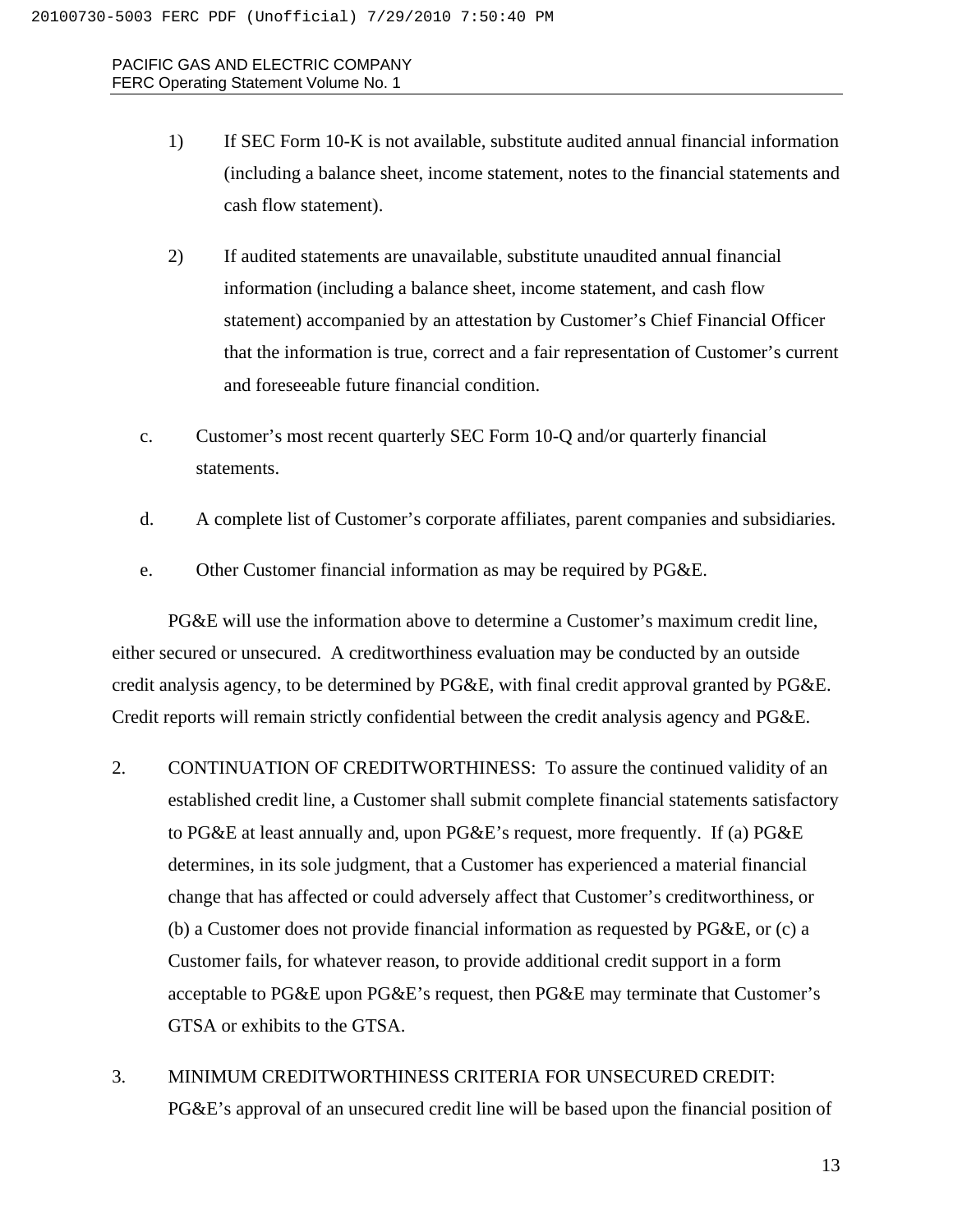> that Customer, and the amount of PG&E's potential financial exposure. A Customer (or a third party, on behalf of a Customer, providing acceptable security hereunder and executing PG&E's General Guarantee) meeting one of the following criteria will qualify for unsecured credit up to a maximum credit limit as determined by PG&E.

- a. Long-term debt/bond rating of BBB or better for Standard & Poor's or Baa2 or better for Moody's.
- b. Dun & Bradstreet composite credit appraisal of "2" or better (i.e., good).
- c. Moody's rating [short-term] of P-2 or better.
- d. Standard & Poor's rating [short-term] of A-2 or better.
- e. Audited financial statements, which demonstrate a Customer's creditworthiness. Notwithstanding that a Customer may have previously qualified for unsecured credit, security may be requested at a future date if PG&E becomes aware of a material change in a Customer's payment pattern, financial position, or a change in a Customer's published debt ratings or expected change in debt ratings due to the issuances of a negative outlook by either Moody's or Standard & Poor's which would cause a Customer's long-term or short-term debt rating to be less than specified in these criteria, or if the provisions of this Operating Statement are changed.

4. CREDIT STANDARDS UTILIZING SECURITY: If PG&E denies unsecured credit to a Customer, or if PG&E determines subsequently during the term of the service under PG&E's rate schedules, that a Customer no longer satisfies the criteria for unsecured credit, the Customer may still obtain credit approval if the Customer elects to provide security in a form and amount acceptable to PG&E. Additionally, a Customer may provide security in a form acceptable to PG&E in lieu of the creditworthiness evaluation, in which case, the security must be submitted to PG&E before PG&E will execute a Customer's GTSA. Such security may not be used by a Customer as a means of or substitute for the timely payment of that Customer's regular monthly bills. After PG&E determines a Customer is eligible for credit, secured or unsecured, that Customer may be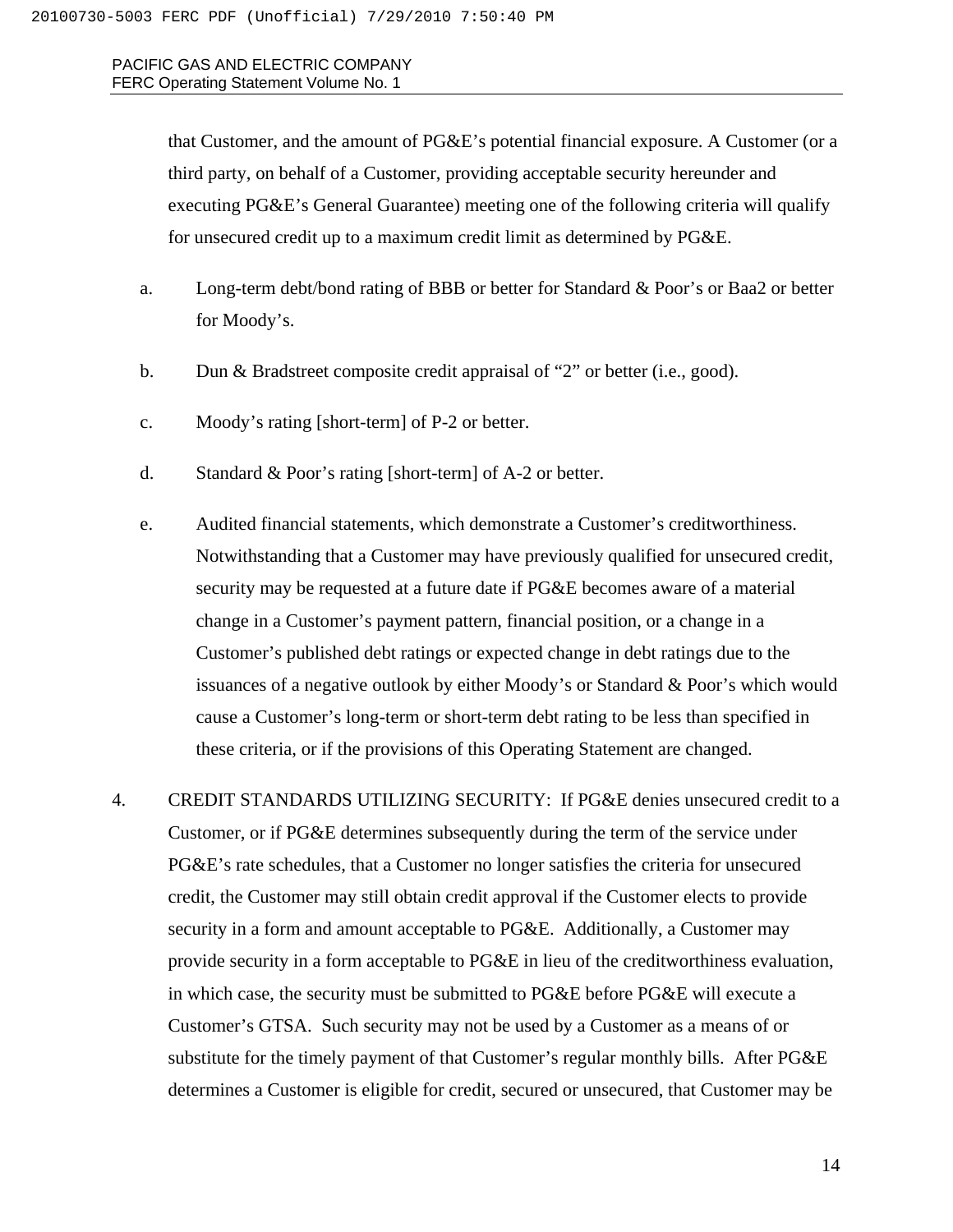required, after service begins, to provide additional security to maintain its credit position if PG&E becomes aware of a material financial change that has affected, or could adversely affect that Customer's creditworthiness, or if the provisions of this Rule are changed. A Customer's failure, for whatever reason, to provide additional security within three (3) business days of PG&E's request therefore, in an amount required by PG&E to maintain that Customer's credit position, shall constitute an event of default.

- a. Acceptable Forms of Credit
	- 1) Cash Deposit A Customer providing a cash deposit grants to PG&E a security interest in the cash deposit to secure all of that Customer's obligation to PG&E. The amount of a deposit taken to establish credit may be subject to adjustment upon request by a Customer and/or upon review by PG&E.

PG&E will pay interest on deposits, except as provided below, calculated on a daily basis, and compounded at the end of each calendar month, from the date fully deposited to the date of refund by check or a credit to a Customer's account. The applicable interest rate may vary from month to month and shall be equal to the interest rate on non-financial commercial paper (3-month) for the previous month as reported in the Federal Reserve Statistical Release, H.15, or its successor publication; provided that when a refund is made within the first fifteen (15) days of a calendar month the interest rate applicable in the previous month shall be applied for the elapsed portion of the month in which the refund is made. No interest will be paid if services are terminated for nonpayment of bills.

- 2) Letter of Credit An irrevocable and renewable standby letter of credit in form, substance and amount satisfactory to PG&E and issued by a major financial institution acceptable to PG&E. PG&E's standard form of letter of credit shall be used for this purpose unless PG&E agrees to accept a substitute form.
- 3) Surety Bond Renewable surety bonds in a form acceptable to PG&E, issued by a major insurance company acceptable to PG&E. PG&E's standard form of surety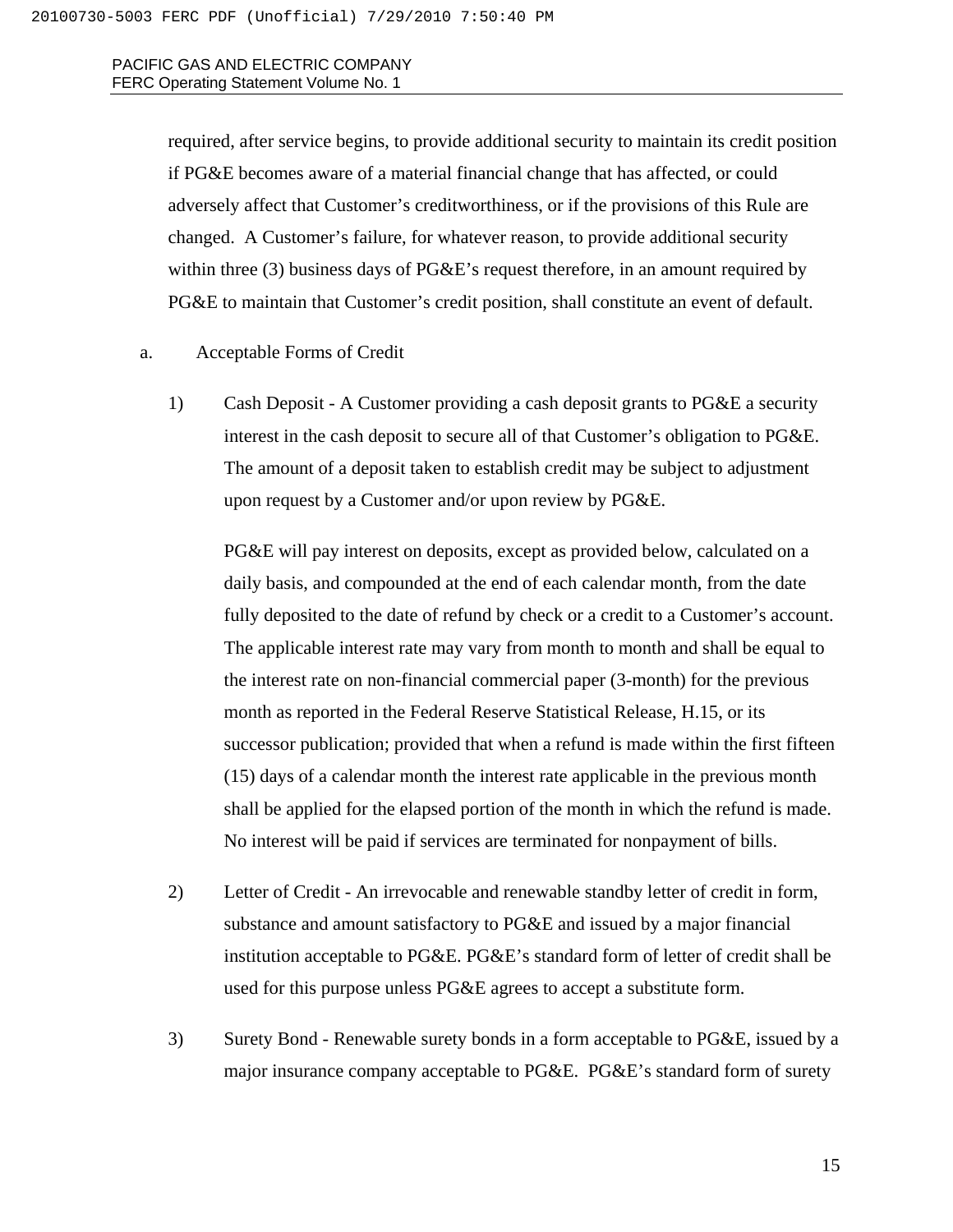> bond shall be used for this purpose unless PG&E agrees to accept a substitute form.

- 4) Guarantee Execution of PG&E's General Guarantee by creditworthy guarantor (Refer to above Section 4B.3, MINIMUM CREDITWORTHINESS CRITERIA FOR UNSECURED CREDIT ).
- 5) Prepayment for Products and Services Rendered Periodic prepayments on a mutually agreed-upon schedule will be based on the quantity and rate for products and services as specified in a Customer's GTSA and exhibits to the GTSA, and must be agreed upon between a Customer and PG&E prior to commencement of services. Prepayments and actual charges will be reconciled at month-end billing time unless otherwise agreed. If payment of reconciled actual charges is not received by 4:00 P.M. on the due date, PG&E will notify a Customer of nonpayment. If payment is not received by close of business on the next business day, PG&E may terminate a Customer's GTSA or exhibits to the GTSA. Any payment received after the due date will be considered past due and subject to the conditions described in Section 4C.3, LATE PAYMENT below.
- 6) Customer-Owned Gas in Park accounts With PG&E's agreement, Customerowned gas in park accounts, may be used as collateral, in which case, PG&E has the right to sell such gas in order to satisfy that Customer's performance or financial obligations to PG&E.
- 7) Other forms of security that PG&E may, at its sole discretion, find acceptable.

#### b. AMOUNT OF SECURITY

Where applicable, the amount of security must be equal to at least sixty (60) days of a Customer's maximum potential financial exposure to PG&E for all products and services contracted for by a Customer with PG&E, as estimated by PG&E.

The type and amount of security determined by PG&E must be provided to PG&E before a Customer may begin receiving service. All forms of security shall be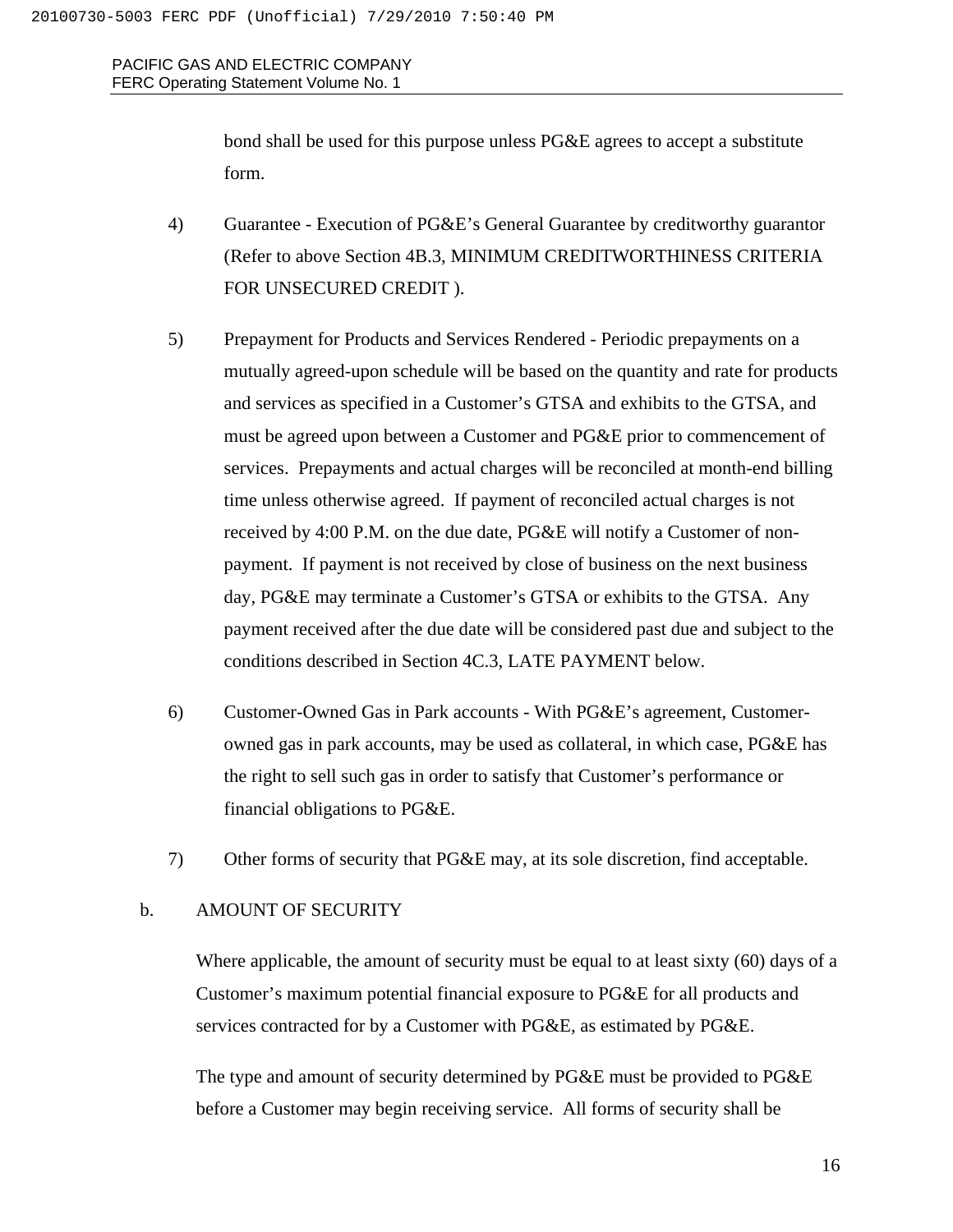> retained as long as the GTSA is in effect, unless such security is otherwise reduced pursuant to below Section 4B.4c, REDUCING SECURED CREDIT REQUIREMENTS.

#### c. REDUCING SECURED CREDIT REQUIREMENTS

If a Customer later qualifies for unsecured credit with PG&E, or Customer's creditworthiness requirement is otherwise reduced, PG&E will return the appropriate amount of security upon a Customer's request and/or upon review by PG&E.

#### C. BILLING AND PAYMENT TERMS

- 1. BILLING: PG&E will provide a Customer with a bill including, but not limited to, transportation, parking and lending charges.
- 2. PAYMENT TERMS: Any bill issued to a Customer by PG&E is due and payable on the transmittal date on the bill. The bill will be considered past due and a Customer in default if the bill is not paid in full within fifteen (15) days after the transmittal date on the bill.

# 3. LATE PAYMENT:

- a. Interest on any past due bill or portion of a past due bill shall accrue on a daily basis, beginning the day after any bill was due and payable and continuing until the day full payment of the past due bill or portion of a past due bill and all accrued interest thereon is received by PG&E. The applicable interest rate shall be equal to the interest rate on non-financial commercial paper (3-month) for the previous months as reported in the Federal Reserve Statistical Release, H.15, or its successor publication.
- b. If a bill issued to a Customer remains unpaid after fifteen (15) days, that Customer is in default and PG&E will issue a notice of payment default. If a bill issued to a Customer is still unpaid seven (7) days after the aforementioned notice of payment default is issued, PG&E may terminate that Customer's GTSA or exhibits to the GTSA.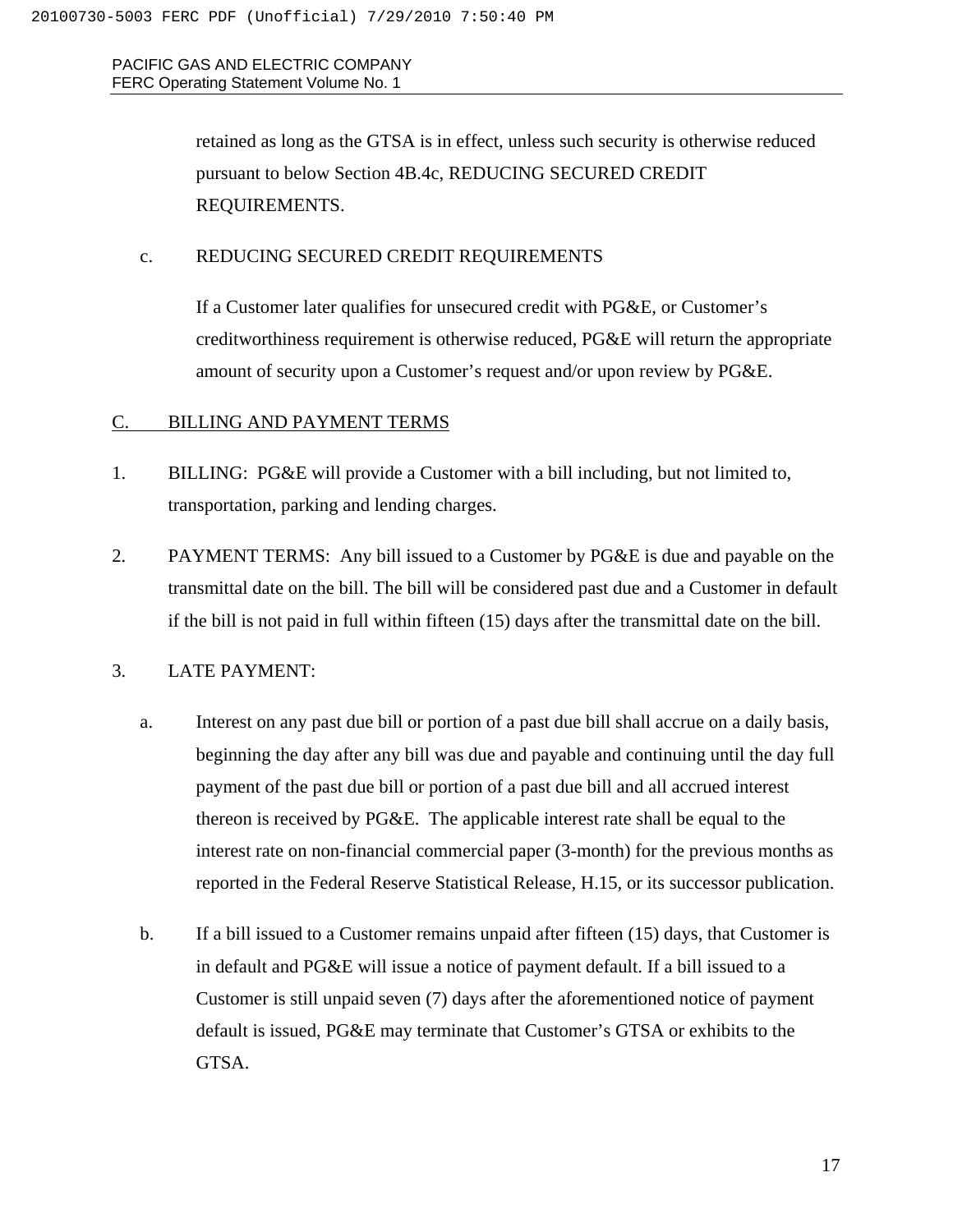- 4. COLLECTION: PG&E will pursue normal collection activity with Customers for nonpayment of PG&E charges.
- 5. BILLING DISPUTES: Billing disputes will be resolved in accordance with the terms and conditions in a Customer's service agreement or applicable exhibit(s).

# D. DEFAULT

- 1. EVENTS OF DEFAULT: PG&E may declare an event of default under the following conditions and, if it elects to do so, may immediately terminate the defaulting Customer's GTSA agreements and all exhibits thereto, and that Customer's right to conduct business with PG&E. Events of default include, but are not necessarily limited to:
	- a. The Customer's bill remains unpaid, or is not paid in full, seven (7) days after the a notice of payment default has been issued by PG&E;
	- b. The Customer has filed a petition for bankruptcy protection; or
	- c. The Customer has failed to meet credit criteria set forth herein within the specified timeframe.
- 2. REMEDIES FOR DEFAULT: In response to a default by a Customer, PG&E may:
	- a. Declare an early termination date for all or some of the services provided to the Customer under all or some agreements;
	- b. Accelerate all obligations under all agreements with the Customer;
	- c. Move on all security previously provided by that Customer; and
	- d. Sell customer's gas on PG&E's system may be sold to satisfy the Customer's obligations.

#### E. TERMINATION OF SERVICE

1. UPON TERMINATION OF A CUSTOMER'S GTSA: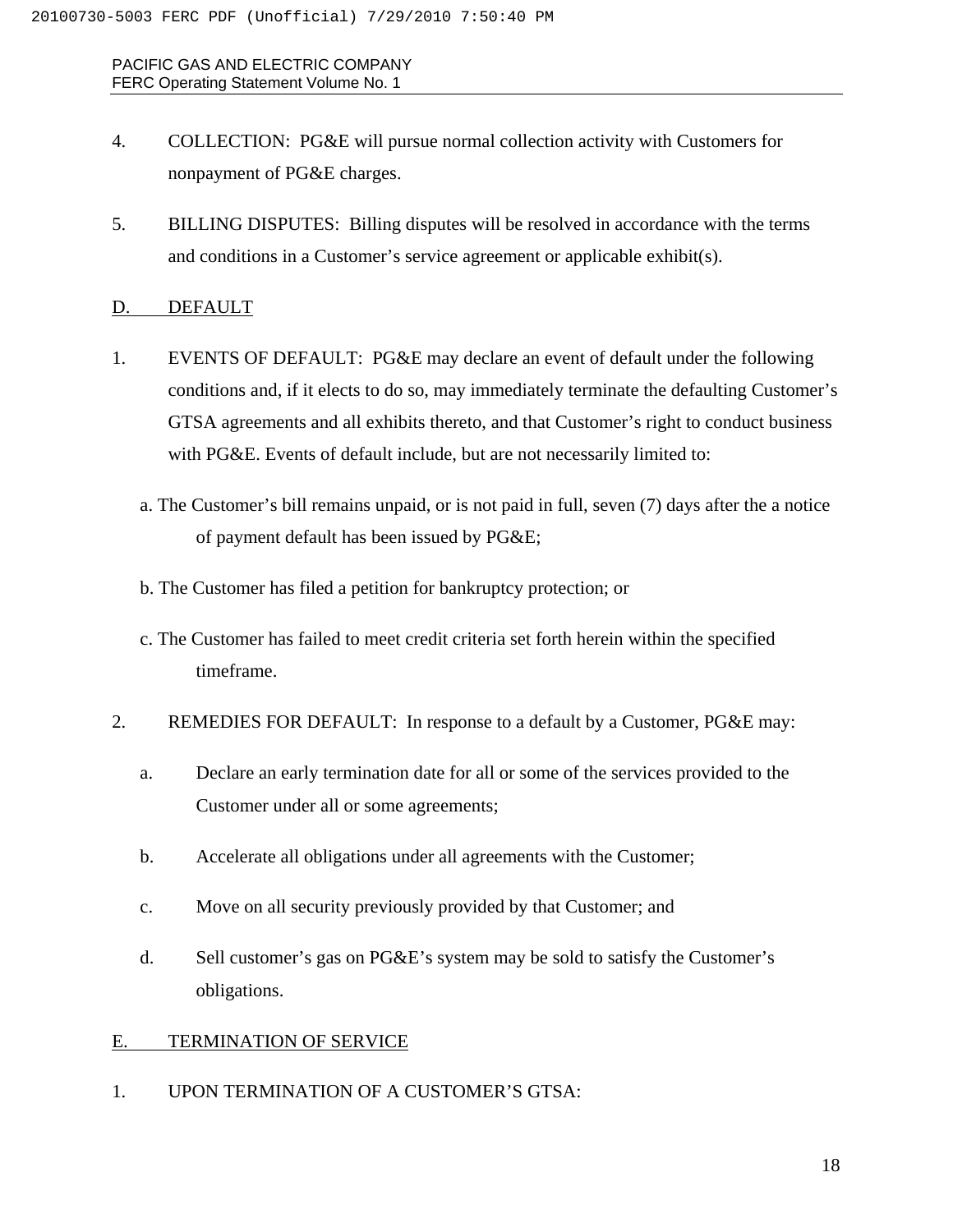- a. A Customer shall remain responsible for all charges incurred, even if such charges may be identified after the termination becomes effective.
- b. Notice of such termination will be sent to that Customer's last known address;
- c. All fees, charges and other obligations of that Customer to PG&E shall be immediately due and payable without further notice of demand, and in the event payment in full is not made immediately to PG&E, that Customer shall be subject to all applicable interest and other charges for late payments.
- 2. If, at the time of termination, a Customer has an outstanding balance on a PG&E account, any security held on that Customer's account shall be treated as a prepayment and shall be applied to any unpaid balance without further notice.
- 3. If collection efforts are required to recover unpaid account balances, a Customer will be liable for any costs, expenses and attorneys' fees incurred by PG&E as a result of such collection efforts. Payment by a Customer of all such costs, expenses and attorneys' fees will be a condition of future re-establishment of creditworthiness.
- 4. If a Customer has a physical shortfall (e.g., imbalance or outstanding Market Center obligation) at the time of termination, any gas that Customer has on the PG&E system may, at PG&E's election, become the property of PG&E and be used by PG&E to offset that shortfall.

# F. REESTABLISHMENT OF CREDIT

- 1. A Customer who previously has been a customer of PG&E and whose service agreements or applicable exhibits have been terminated, completely or in part, shall be required to reestablish credit in accordance with Sections 4A and 4B, above.
- 2. In the event PG&E becomes aware of a material change in a Customer's financial position, or if a Customer pays bills after they are due, that Customer may be required to reestablish credit, or may have its credit line reduced or may be subject to establishing secured credit in accordance with Sections 4A and 4B, above.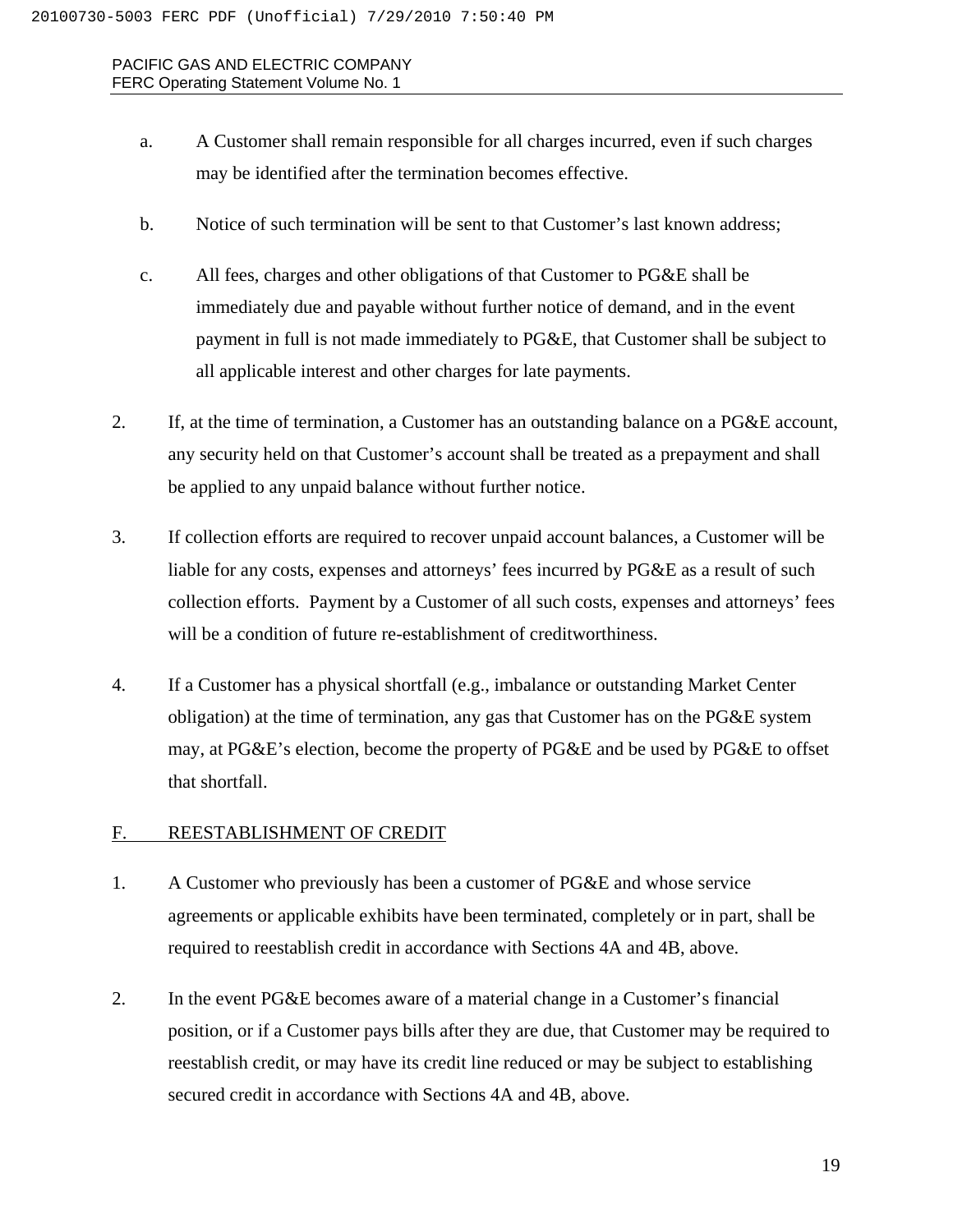# **APPENDIX A RATES**

| Parking and Lending 1/                      |          |
|---------------------------------------------|----------|
| Maximum Daily Rate (\$/Dth):                | \$0.1014 |
| Minimum Daily Rate (\$/Dth):                | \$0.00   |
| Maximum Annual Transaction Charge (\$/Dth): | \$0.8871 |

1/ FERC Letter Order Approving Revised Rate Proposal for Parking and Lending Services, Docket No. PR98-10-000 (July 31, 1998).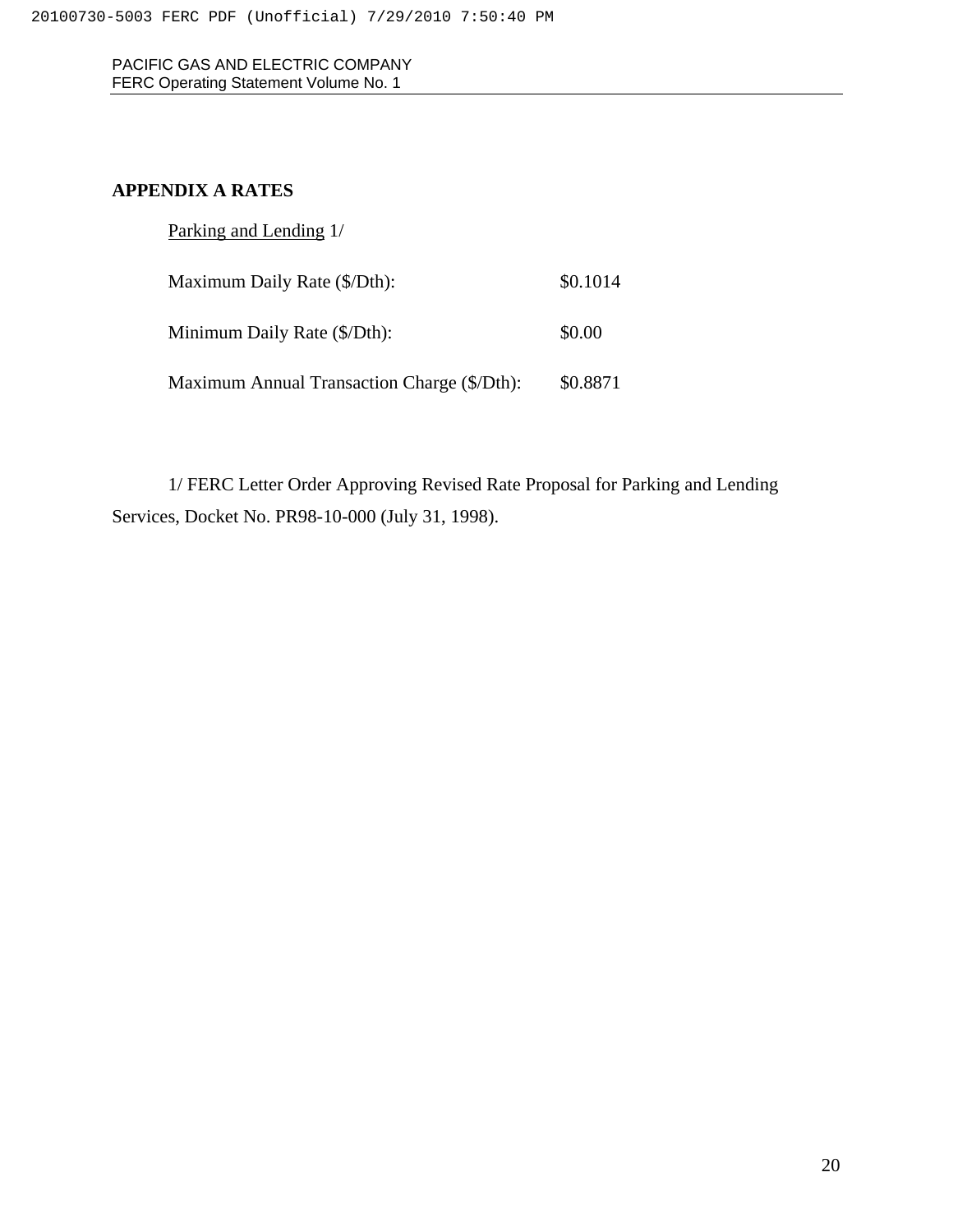File FERC GENERATED TARIFF FILING.RTF cannot be converted to PDF.